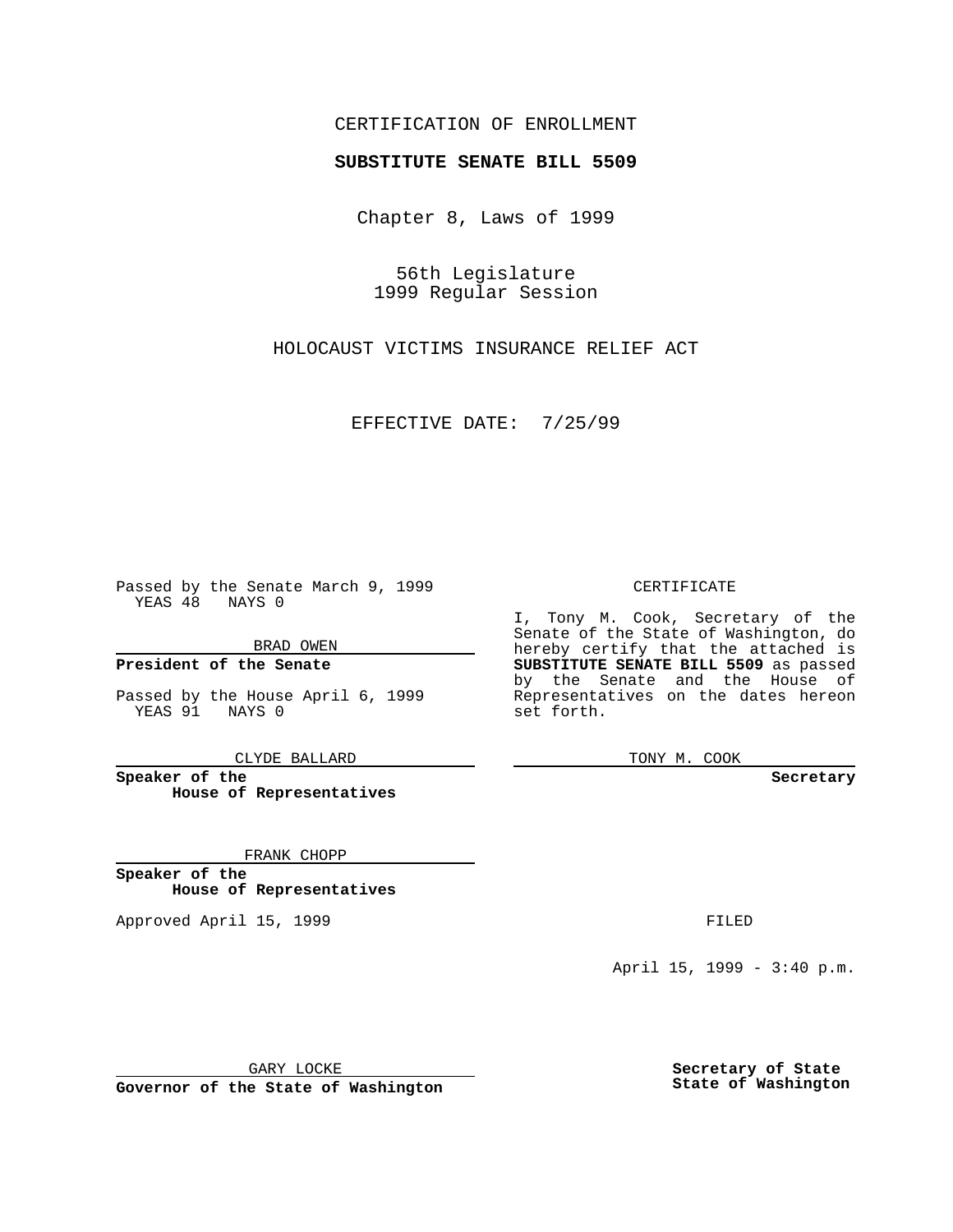## **SUBSTITUTE SENATE BILL 5509** \_\_\_\_\_\_\_\_\_\_\_\_\_\_\_\_\_\_\_\_\_\_\_\_\_\_\_\_\_\_\_\_\_\_\_\_\_\_\_\_\_\_\_\_\_\_\_

\_\_\_\_\_\_\_\_\_\_\_\_\_\_\_\_\_\_\_\_\_\_\_\_\_\_\_\_\_\_\_\_\_\_\_\_\_\_\_\_\_\_\_\_\_\_\_

Passed Legislature - 1999 Regular Session

### **State of Washington 56th Legislature 1999 Regular Session**

**By** Senate Committee on Commerce, Trade, Housing & Financial Institutions (originally sponsored by Senators Kline, Jacobsen, Heavey, Horn, Finkbeiner, Patterson, Franklin, Fairley, Prentice, Hochstatter, Bauer, Gardner, Costa, Eide, McDonald, B. Sheldon, Goings, McAuliffe, Kohl-Welles, Rasmussen and Oke)

Read first time 03/01/99.

1 AN ACT Relating to the Holocaust victims insurance relief act; 2 adding a new chapter to Title 48 RCW; prescribing penalties; and 3 providing an expiration date.

4 BE IT ENACTED BY THE LEGISLATURE OF THE STATE OF WASHINGTON:

 NEW SECTION. **Sec. 1.** INTENT. (1) The legislature recognizes the existence of allegations that certain insurers doing business in the state of Washington, either directly or through related companies and affiliates, have failed to honor insurance policies issued during the World War II era. Although such policies were issued outside of the state of Washington, Washington has a clear obligation to seek justice for its citizens and residents.

 (2) The legislature recognizes that allegations regarding a failure to pay legitimate insurance claims threaten the integrity of the insurance market. The basic commodity that insurers sell is trust. Policyholders pay substantial sums to insurers trusting that at a future date, perhaps decades later, the insurer will protect them and their loved ones. An insurer that violates this trust should not be authorized to do business in this state or own or control insurers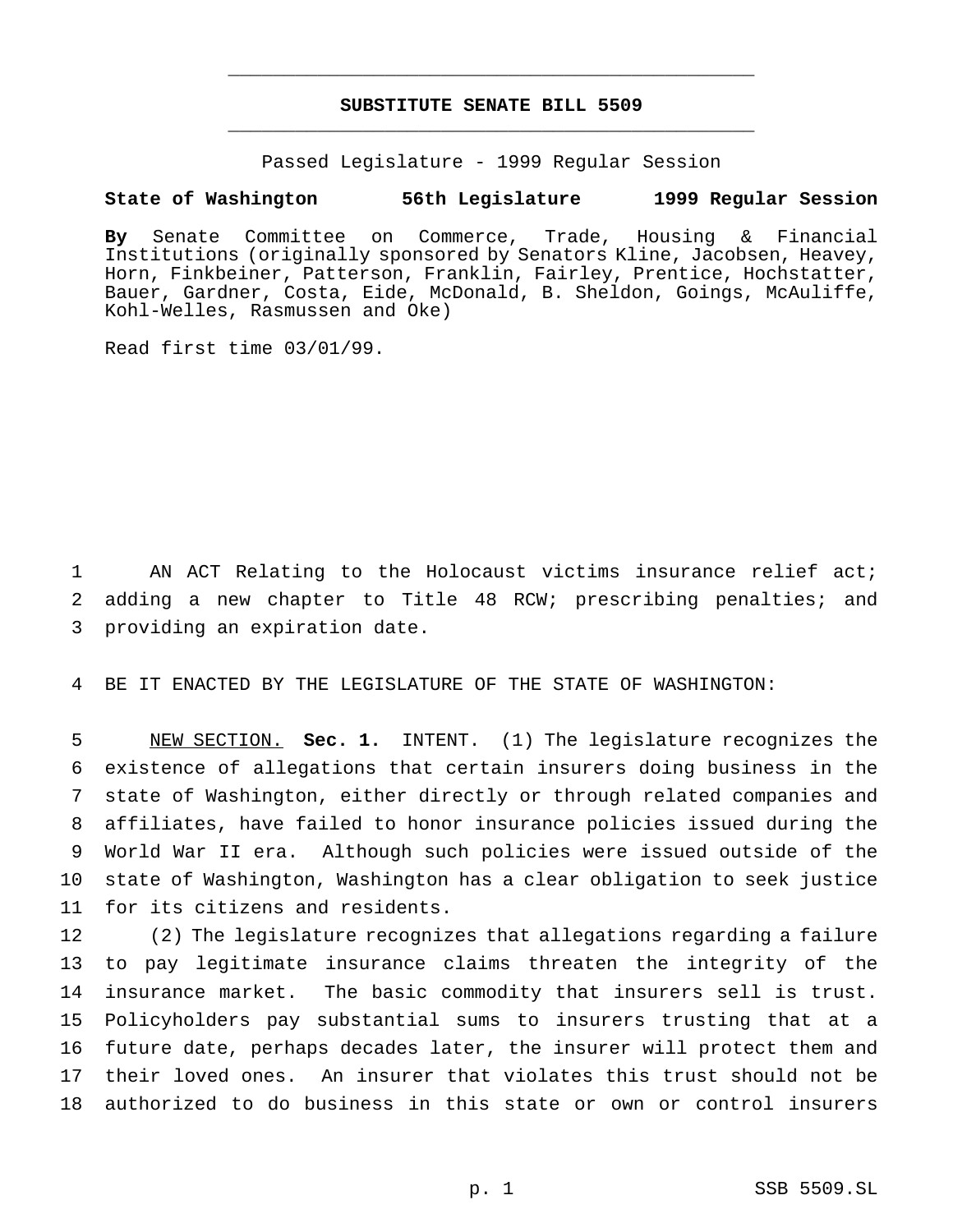doing business in this state, lest the integrity of this state's insurance market be compromised.

 (3) The legislature recognizes that hundreds of Holocaust survivors and heirs of Holocaust victims are citizens or residents of the state of Washington. The legislature is concerned by allegations that citizens or residents of the state of Washington may have been deprived of their contractual entitlement to benefits under insurance policies issued by insurance companies operating in Europe prior to and during World War II. The state of Washington has a public policy interest in assuring that all of its citizens and residents, including Holocaust survivors, their families, and the heirs of Holocaust victims, who are entitled to proceeds of insurance policies are treated reasonably and fairly and that any contractual obligations are honored.

 (4) The legislature recognizes that the business of insurance is one affected by the public interest, requiring that all persons conducting it be actuated by good faith, abstain from deception, and practice honesty and equity in all insurance matters. The insurance commissioner is currently authorized to refuse, suspend, or revoke the certificate of authority of insurers that are affiliated directly or indirectly through ownership, control, reinsurance or other insurance or business relations with any person, persons, or entities whose business operations are or have been marked, to the detriment of policyholders or the public, or by bad faith. The insurance commissioner is also currently authorized to provide assistance to members of the public in resolving complaints involving insurers. It is the intent of the legislature to provide additional resources to the insurance commissioner to implement this authority, to authorize the insurance commissioner to cooperate with other state regulators with regard to such policies, and to authorize the insurance commissioner to cooperate with and act through the international commission concerning World War II era policies established under the efforts of the national association of insurance commissioners.

 NEW SECTION. **Sec. 2.** FINDINGS. The legislature finds the following:

 (1) In addition to the many atrocities that befell the victims of the Nazi regime, in many cases insurance policy proceeds were not paid to the victims and their families.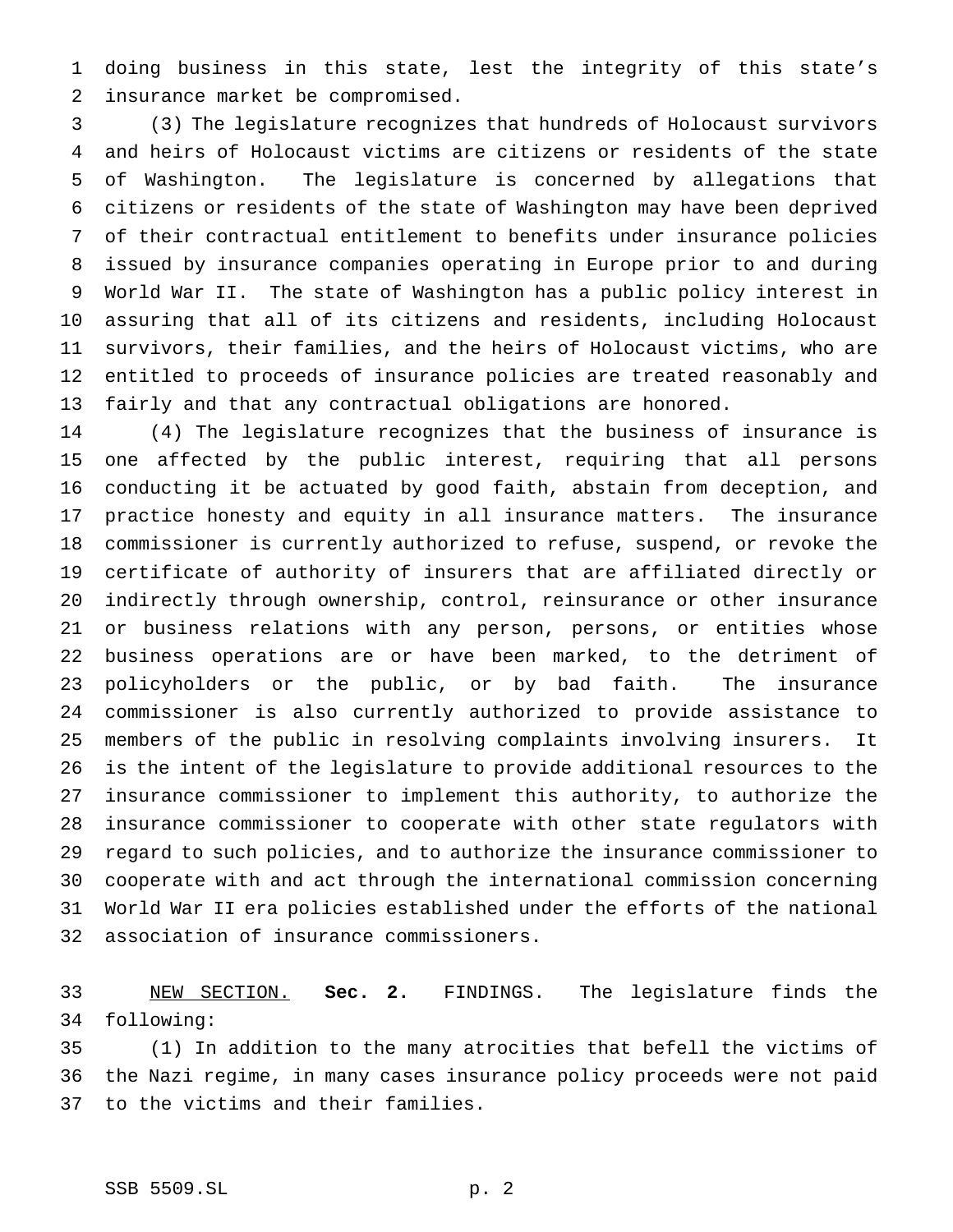(2) In many instances, insurance company records are the only proof of insurance policies held. In some cases, recollection of those policies' very existence may have perished along with the Holocaust victims.

 (3) Several hundred Holocaust survivors and their families, or the heirs of Holocaust victims live in Washington today.

 (4) Insurance companies doing business in the state of Washington have a responsibility to ensure that any involvement they or their related companies had with insurance policies of Holocaust victims are disclosed to the state to ensure the rapid payment to victims and their survivors of any proceeds to which they may be entitled.

 (5) There has been established an international commission to investigate and facilitate the payment of insurance policies to victims of the Holocaust and their survivors. It is in the best interest of the people of the state of Washington to authorize the insurance commissioner to cooperate with and coordinate his or her activities with the international commission.

 (6) Other states are establishing Holocaust survivor assistance offices and registries of insurance policies and Holocaust victims in order to identify policyholders and their survivors to whom policy proceeds may be payable. It is in the best interest of the people of the state of Washington to authorize the insurance commissioner to cooperate with and coordinate his or her activities with those other states.

 (7) In addition to unpaid insurance policies, Holocaust victims lost unknown billions of dollars of assets seized by Nazi Germany and its allies and collaborators in Germany and Nazi-occupied Europe between 1933 and 1945.

 NEW SECTION. **Sec. 3.** DEFINITIONS. The definitions in this section apply throughout this chapter unless the context clearly requires otherwise.

 (1) "Holocaust survivor" or "Holocaust victim" means any person who was persecuted, imprisoned or liable to imprisonment, or had property taken or confiscated during the period of 1933 to 1945, inclusive, by Nazi Germany, its allies, or sympathizers based on that person's race, religion, ethnicity, physical or mental disability, sexual orientation, or similar class or group-based animus.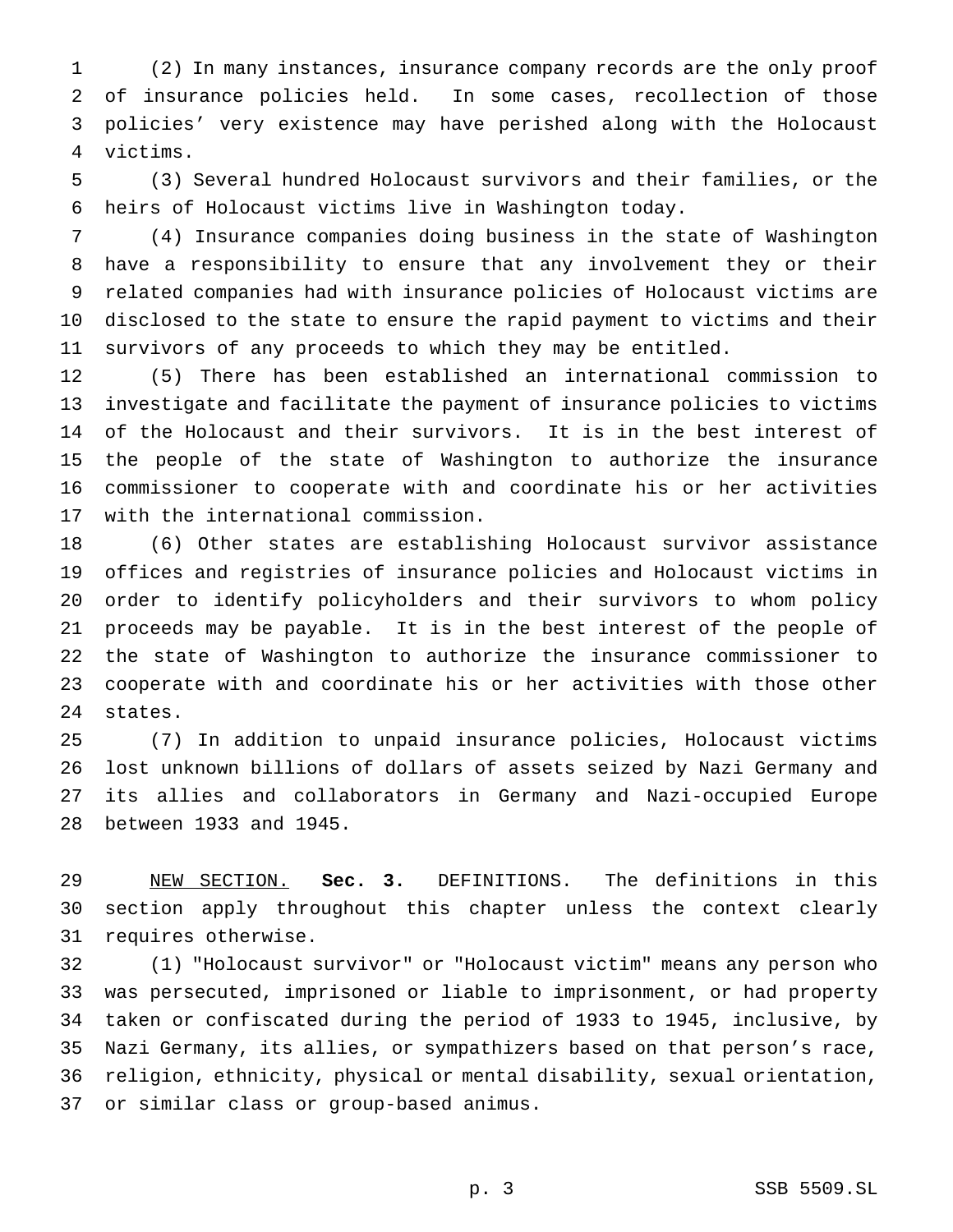(2) "Related company" means any parent, subsidiary, successor in interest, managing general agent, or other person or company affiliated directly or indirectly through ownership, control, common ownership or control, or other business or insurance relationship with another company or insurer.

 (3) "Insurer" means an entity holding a certificate of authority or license to conduct the business of insurance in this state, or whose contacts with this state satisfy the constitutional requirements for jurisdiction, that sold life, property, liability, health, annuities, dowry, educational, casualty, or any other insurance covering persons or property to persons in Europe at any time before 1945, whether directly or through or as result of sales by a related company, or is itself a related company to any person, entity, or insurance company that sold such policies, whether the sale of the insurance occurred before or after becoming related.

 (4) "Proceeds" means the face or other payout value of policies and annuities plus reasonable interest to date of payments without diminution for wartime or immediate postwar currency devaluation legally due under any insurance policy issued by an insurer or any related company.

 (5) "International commission" means the international commission on Holocaust era insurance claims, referenced in and established under a memorandum of understanding originally dated April 8, 1998, between and among the insurance commissioner, various other state insurance regulators, various alien insurance companies, and world-wide Jewish groups, which commission held its first meeting in New York on October 21, 1998, and any successor.

 (6) "Other assets" means the proceeds of bank accounts, gold, art, houses, businesses, other real estate properties or land, or the contents of homes, businesses, or other real estate properties of Holocaust survivors or victims.

 NEW SECTION. **Sec. 4.** HOLOCAUST SURVIVOR ASSISTANCE OFFICE. (1) To assist Holocaust victims, their heirs, or their beneficiaries to recover proceeds from insurance policies that were improperly denied or processed, or from other assets, or both, the insurance commissioner may establish a Holocaust survivor assistance office.

 (2) The insurance commissioner may appoint or deputize personnel to be engaged or employed by the Holocaust survivor assistance office and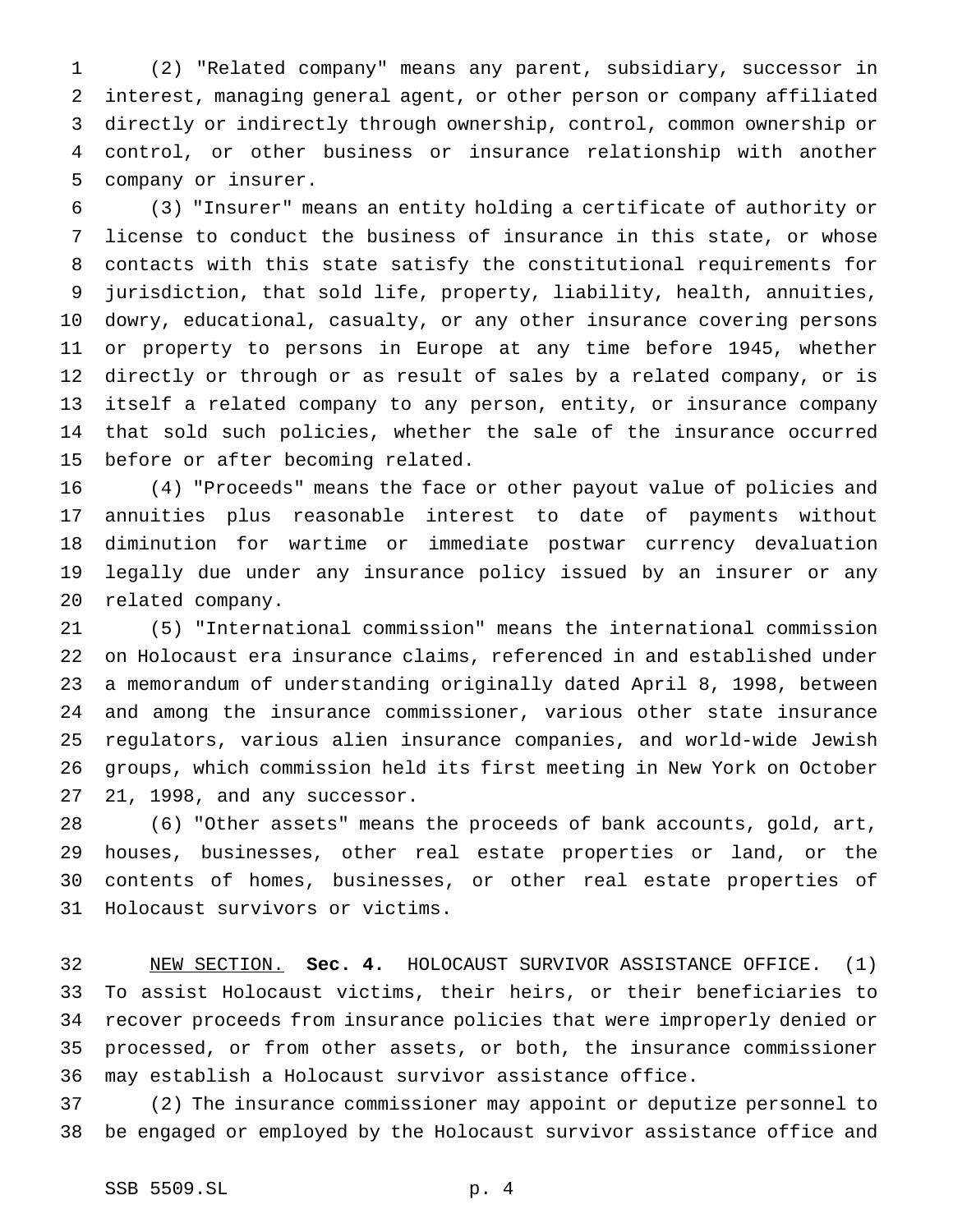utilize insurance department personnel to resolve or settle claims of Holocaust victims. The insurance commissioner may also engage outside auditors or other qualified personnel to assist in the investigation of claims made by Holocaust victims, their heirs, or their beneficiaries. (3) The insurance commissioner may cooperate and exchange information with other states establishing similar Holocaust survivor assistance offices and with the international commission, and may enter into agreements whereby a single processing office may be established on behalf of, and to provide services to the residents of, several states.

 NEW SECTION. **Sec. 5.** HOLOCAUST INSURANCE COMPANY REGISTRY. (1) To facilitate the work of the Holocaust survivor assistance office, the insurance commissioner may establish and maintain a central registry containing records and information relating to insurance policies, as described in section 6 of this act, of victims, living and deceased, of the Holocaust. The registry shall be known as the Holocaust insurance company registry. The insurance commissioner shall establish standards and procedures to make the information in the registry available to the public to the extent necessary and appropriate to determine the existence of insurance polices and to identify beneficiaries, successors in interest, or other persons entitled to the proceeds of such polices, and to enable such persons to claim proceeds to which they may be entitled, while protecting the privacy of policyholders, their survivors, and their family members. All information received by the Holocaust insurance company registry or Holocaust survivor assistance office from any insurer, related company, or foreign government or regulator shall be considered and deemed to be matters and information relating to an examination and part of an examination report that the insurance commissioner may treat as confidential and withhold from public inspection under RCW 48.03.040(6)(c) and 48.03.050. To the extent necessary and appropriate to secure access to documents and information located in or subject to the jurisdiction of other states and countries, the insurance commissioner is authorized to enter into agreements or to provide assurances that any or all documents and information received from an entity regulated by or subject to the laws of such other state or country, or received from any agency of the government of any such state or country, will be treated as confidential by the insurance commissioner and will not be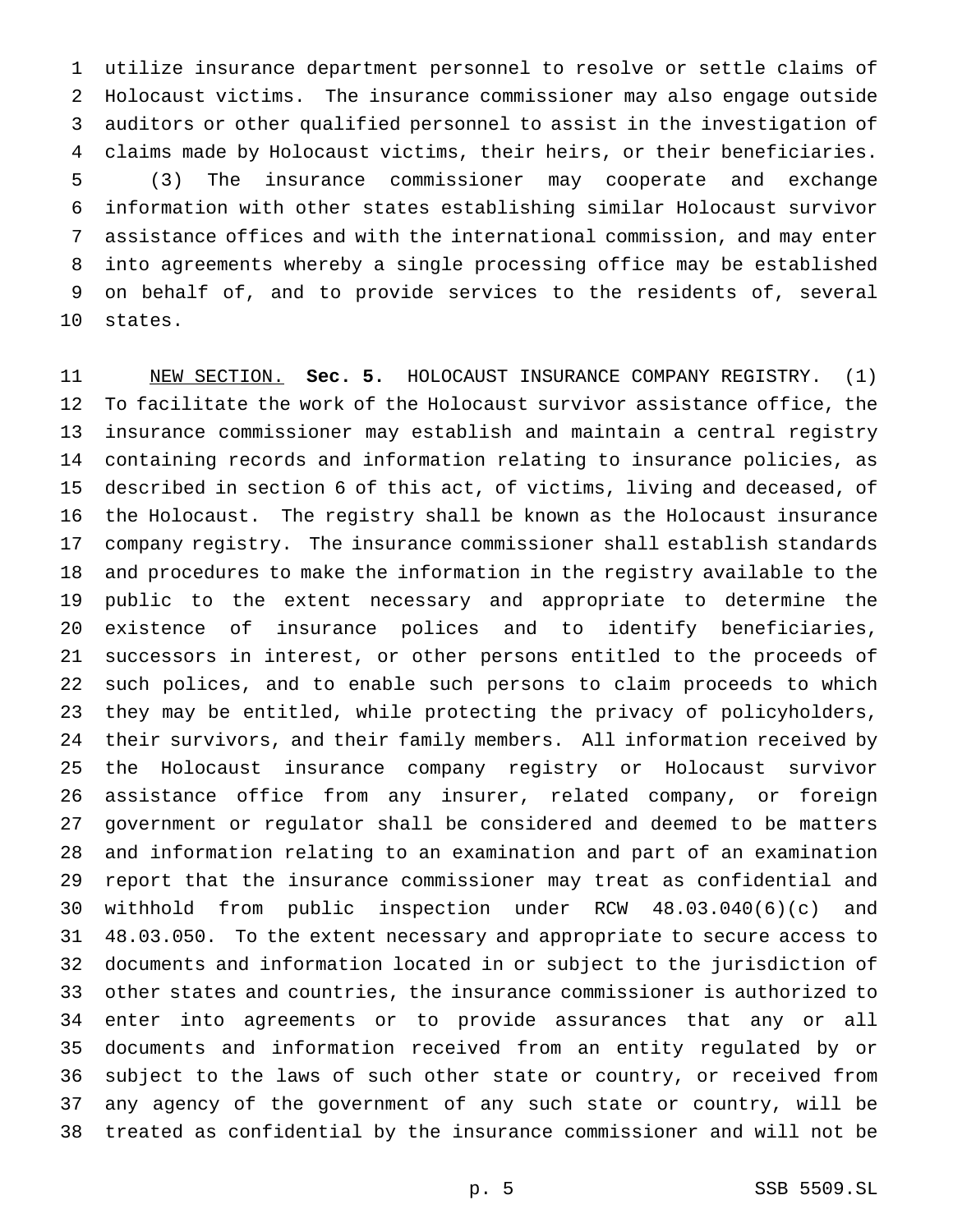disclosed to any person except with the approval of the appropriate authority of such state or country or except as permitted or authorized by the laws of such state or country, and any such agreement shall be binding and enforceable notwithstanding chapter 42.17 RCW. To the extent necessary and appropriate to secure access to documents and information from or in the possession of the international commission as to which the international commission has given assurances of confidentiality or privacy, the insurance commissioner is authorized to enter into agreements or to provide assurances that any or all such documents and information will be treated as confidential by the insurance commissioner and will not be disclosed to any person except with the approval of the international commission or as permitted by any agreement or assurances given by the international commission, and any such agreement shall be binding and enforceable notwithstanding chapter 42.17 RCW.

 (2) The insurance commissioner may cooperate and exchange information with other states establishing similar registries and with the international commission, and may enter into agreements whereby a single registry may be established on behalf of, and to provide services to the citizens and residents of, several states.

 NEW SECTION. **Sec. 6.** OPERATIONS OF HOLOCAUST INSURANCE COMPANY REGISTRY. (1) Any insurer that sold life, property, liability, health, annuities, dowry, educational, or casualty insurance policies, to persons in Europe, that were in effect any time between 1933 and 1945, regardless of when the policy was initially purchased or written, shall within ninety days following the effective date of this act, or such later date as the insurance commissioner may establish, file or cause to be filed the following information with the insurance commissioner to be entered into the Holocaust insurance company registry:

(a) A list of such insurance policies;

 (b) The insureds, beneficiaries, and face amounts of such policies; (c) A comparison of the names and other available identifying information of insureds and beneficiaries of such policies and the names and other identifying information of the victims of the Holocaust. The names and other identifying information of victims of the Holocaust shall be provided by the office of the insurance commissioner and may be obtained from the United States Holocaust museum and the Yad Vashem repository in Israel, or other sources;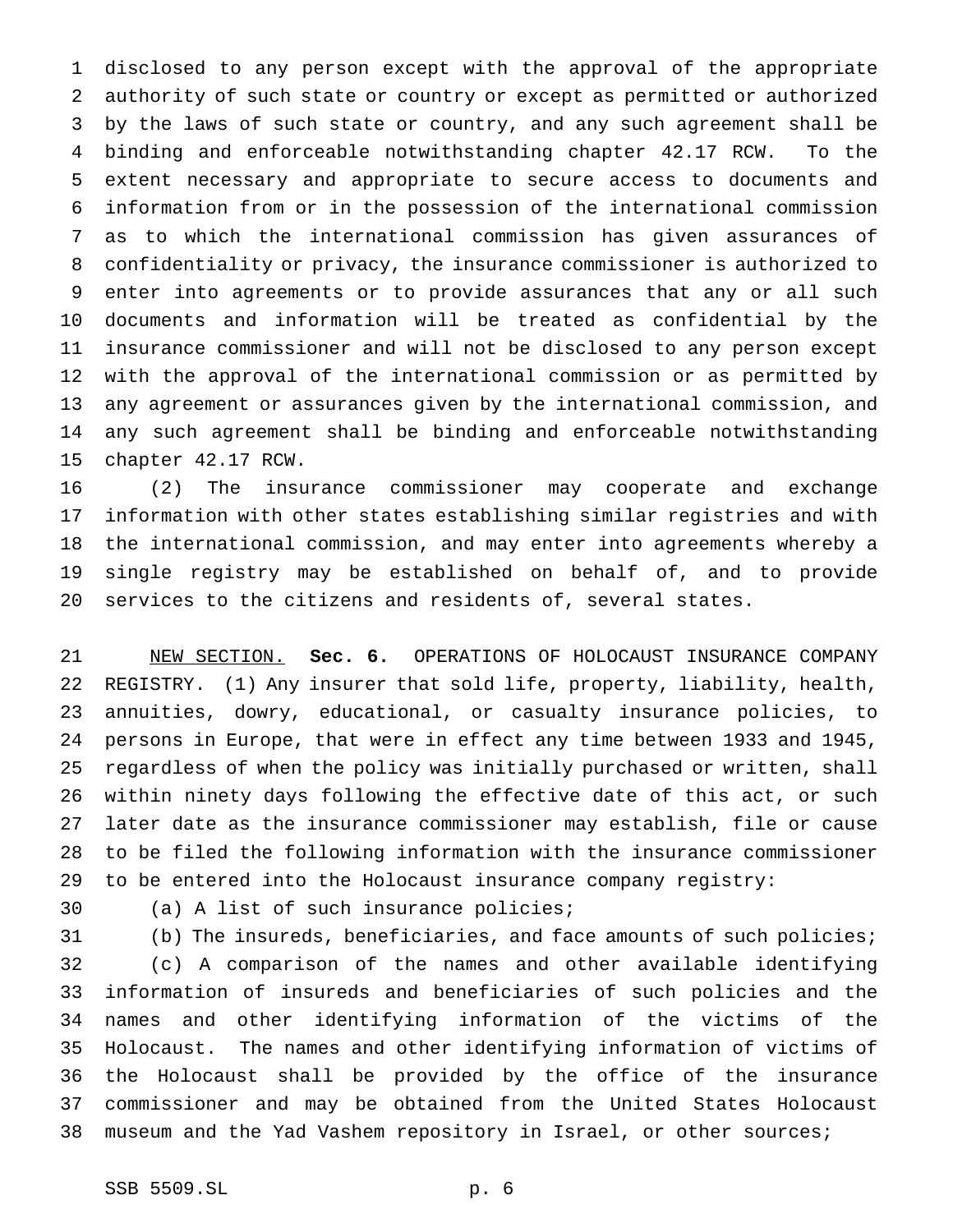(d) For each such policy, whichever of the following that may apply:

 (i) That the proceeds of the policy have been paid to the designated beneficiaries or their heirs where that person or persons, after diligent search, could be located and identified;

 (ii) That the proceeds of the policies where the beneficiaries or heirs could not, after diligent search, be located or identified, have been distributed to Holocaust survivors or to qualified charitable nonprofit organizations for the purpose of assisting Holocaust survivors;

 (iii) That a court of law has certified in a legal proceeding resolving the rights of unpaid policyholders, their heirs, and 13 beneficiaries, a plan for the distribution of the proceeds;

 (iv) That the proceeds have not been distributed and the amount of those proceeds.

 (2) The destruction of any records or other materials pertaining to such policies shall be a class C felony according to chapter 9A.20 RCW. Evidence of the destruction of such material shall be admissible in both administrative and judicial proceedings as evidence in support of any claim being made against the insurer involving the destroyed material.

 (3) An insurer currently doing business in the state that did not sell any insurance policies in Europe prior to 1945 except through or as a result of sales by a related company shall not be subject to this section if a related company, whether or not authorized and currently doing business in the state, has made a filing with the insurance commissioner under this section.

 (4) The insurance commissioner may fund the costs of operating both the Holocaust survivor assistance office and the Holocaust claims registry by assessments upon those insurers providing information to the Holocaust insurance company registry. The insurance commissioner shall establish standards and procedures to fairly allocate the costs of the Holocaust insurance company registry and Holocaust survivor assistance office among such insurers. The insurance commissioner is expressly authorized to allocate such costs based on the number of policies reported or, based on the total monetary amount of the policies as determined by their face amounts without regard to inflation, interest, or depreciation.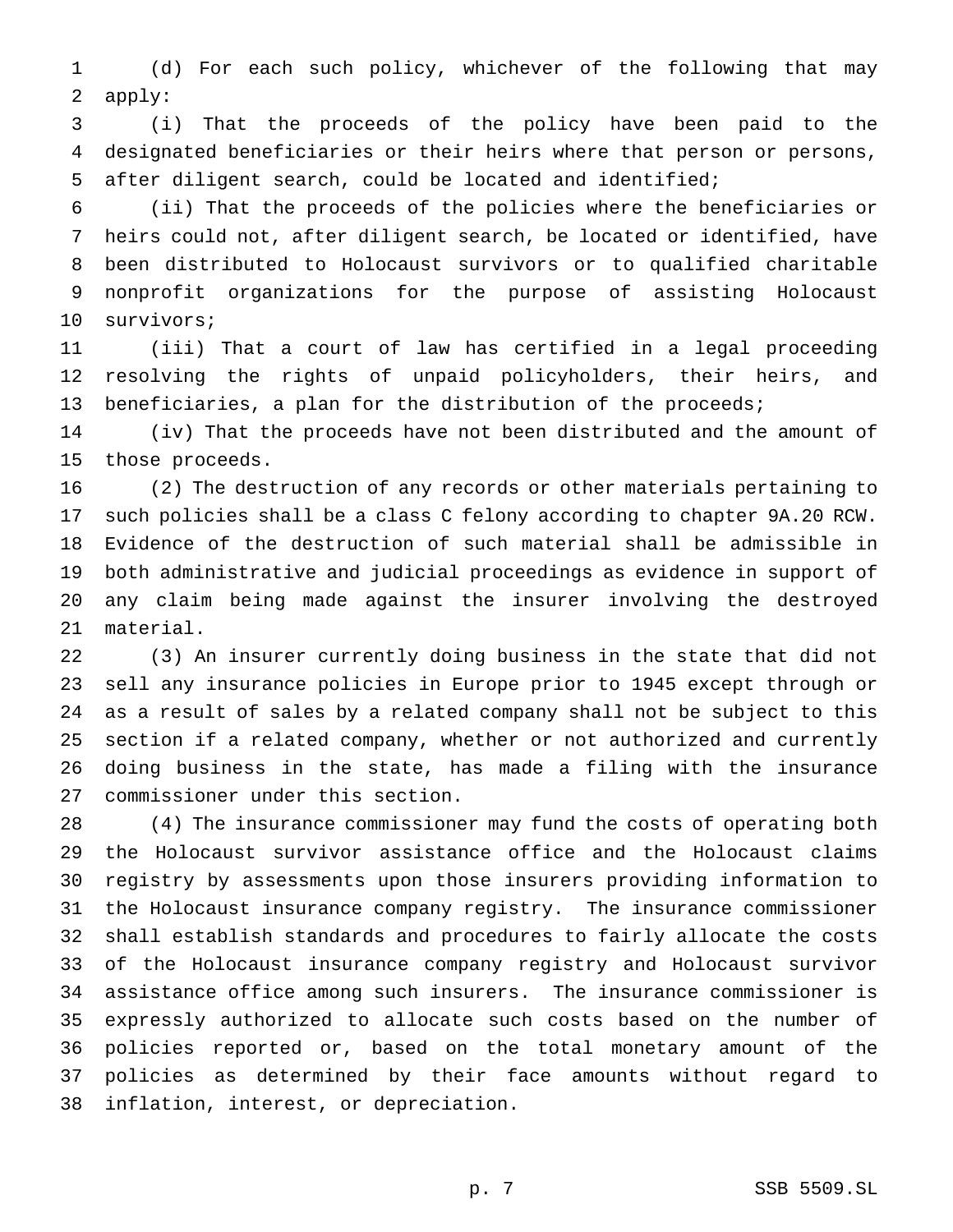(5) The insurance commissioner is authorized to conduct investigations and examinations of insurers for the purpose of determining compliance with this chapter, verifying the accuracy and completeness of any and all information furnished to the Holocaust insurance company registry and the Holocaust survivor assistance office, and developing and securing such additional information as may be necessary or appropriate to determine those entitled to payment under any policy and the proceeds to which such person may be entitled, if any. Any such investigation shall be considered to be an examination under chapter 48.03 RCW. The costs of any such examination will be borne by the insurer investigated, or the insurer to whom the related company is related, pursuant to RCW 48.03.060(2). Examinations may be conducted in this state, or in the state or country of residence of the insurer or related company, or at such other place or country where the records to be examined may be located.

 (6) The insurance commissioner may permit the Holocaust insurance company registry or the Holocaust survivor assistance office or both to accept information and to assist claimants with regard to the location and recovery of property or assets taken or confiscated from Holocaust victims other than insurance policies if the insurance commissioner finds that doing so would not adversely affect the operations of the registry or Holocaust survivor assistance office with regard to insurance policies. However, all costs and expenses, including that of personnel, attributable to such noninsurance assets shall be separately accounted for and shall not be assessed against insurers under subsections (4) and (5) of this section and shall not be paid from the general funds of the office of the insurance commissioner, but shall be paid solely from contributions or donations received for that purpose.

 (a) The insurance commissioner may accept contributions from any other person wishing to fund the operations of the Holocaust survivor assistance office or the Holocaust insurance company registry to facilitate the resolution of claims involving Holocaust victims.

 (b) The insurance commissioner is authorized to assist in the creation of an entity to accept tax deductible contributions to support activities conducted by the Holocaust survivor assistance office and the Holocaust insurance company registry.

 (c) The insurance commissioner, through the Holocaust survivor assistance office, is authorized, with the consent of the parties, to act as mediator of any dispute involving the claim of a Holocaust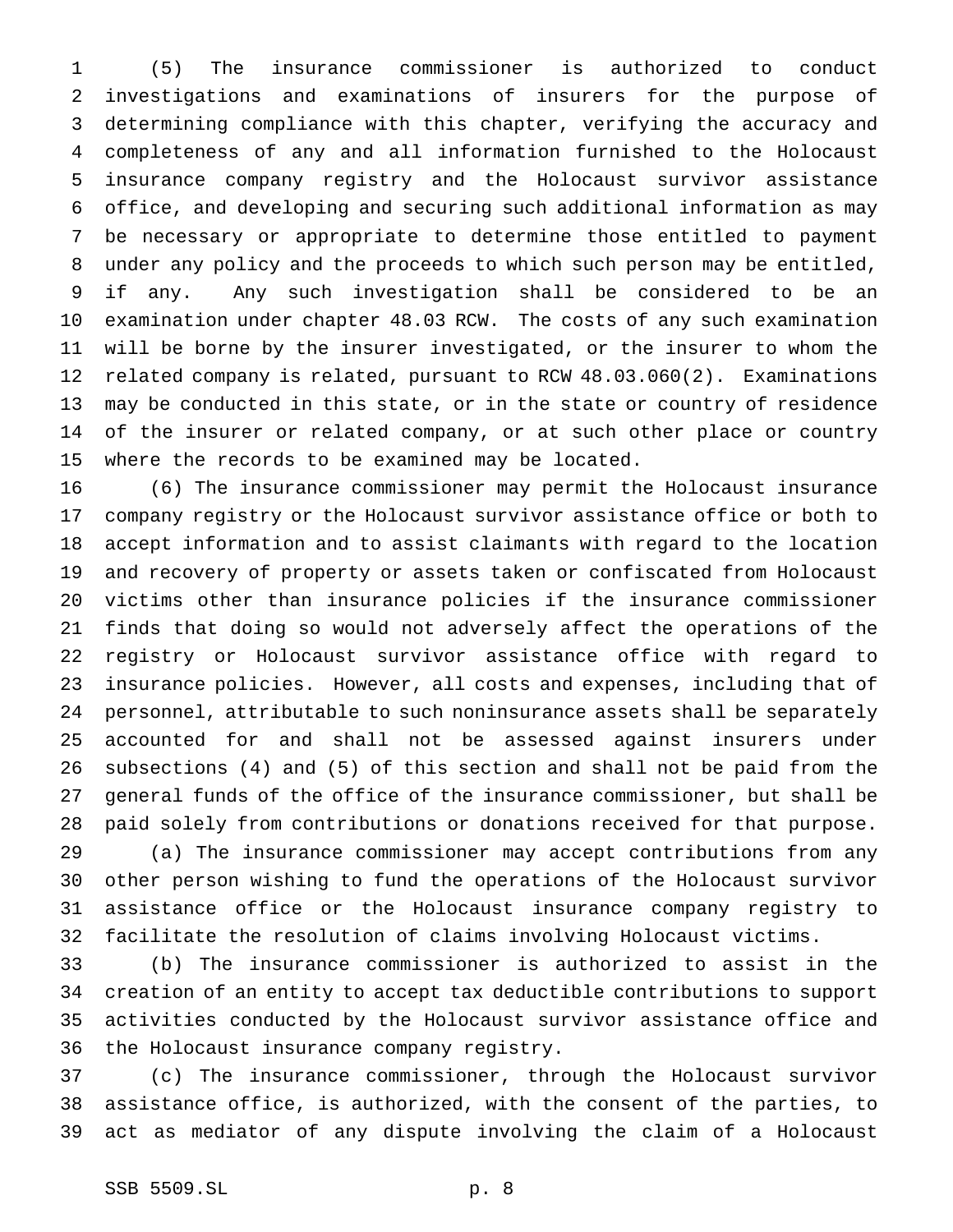victim or his or her heirs or beneficiaries arising from an occurrence during the period between January 1, 1933, and December 31, 1945.

 (7) The insurance commissioner is authorized to cooperate with and exchange information with other states with similar Holocaust insurance company registries or Holocaust survivor assistance offices, with the national association of insurance commissioners, with foreign countries and with the international commission. The insurance commissioner is authorized to enter into agreements to handle the processing of claims and registry functions of other states, and to have other states handle all or part of the registry and claims processing functions for this state, as the insurance commissioner may determine to be appropriate. The insurance commissioner is authorized to enter into agreements with other states and the international commission to treat and consider information submitted to them as submitted to this state for purpose of complying with this chapter. As part of any such agreement, the insurance commissioner may agree to reimburse any other state for expenses or costs incurred and such reimbursement shall be recovered by the insurance commissioner as an expense of operating the Holocaust insurance company registry and Holocaust survivor assistance office under subsections (4) and (5) of this section, and to accept reimbursement from any other state for services with regard to residents of such other state.

 (8) A finding by the insurance commissioner that a claim subject to the provisions of this section should be paid shall be regarded by any court as highly persuasive evidence that such claim should be paid.

 NEW SECTION. **Sec. 7.** PENALTIES. Any insurer that knowingly files information required by this chapter that is false shall be liable for a civil penalty not to exceed ten thousand dollars for each violation.

 NEW SECTION. **Sec. 8.** SUSPENSION OF CERTIFICATE OF AUTHORITY FOR FAILURE TO COMPLY WITH CHAPTER. The insurance commissioner is authorized to suspend the certificate of authority to conduct insurance business in the state of Washington of any insurer that fails to comply with the requirements of this chapter by or after one hundred twenty days after the effective date of this act, until the time that the insurer complies with this chapter. Such suspension shall not affect or relieve the insurer from its obligations to service its existing insureds, and shall not permit the insurer to terminate its existing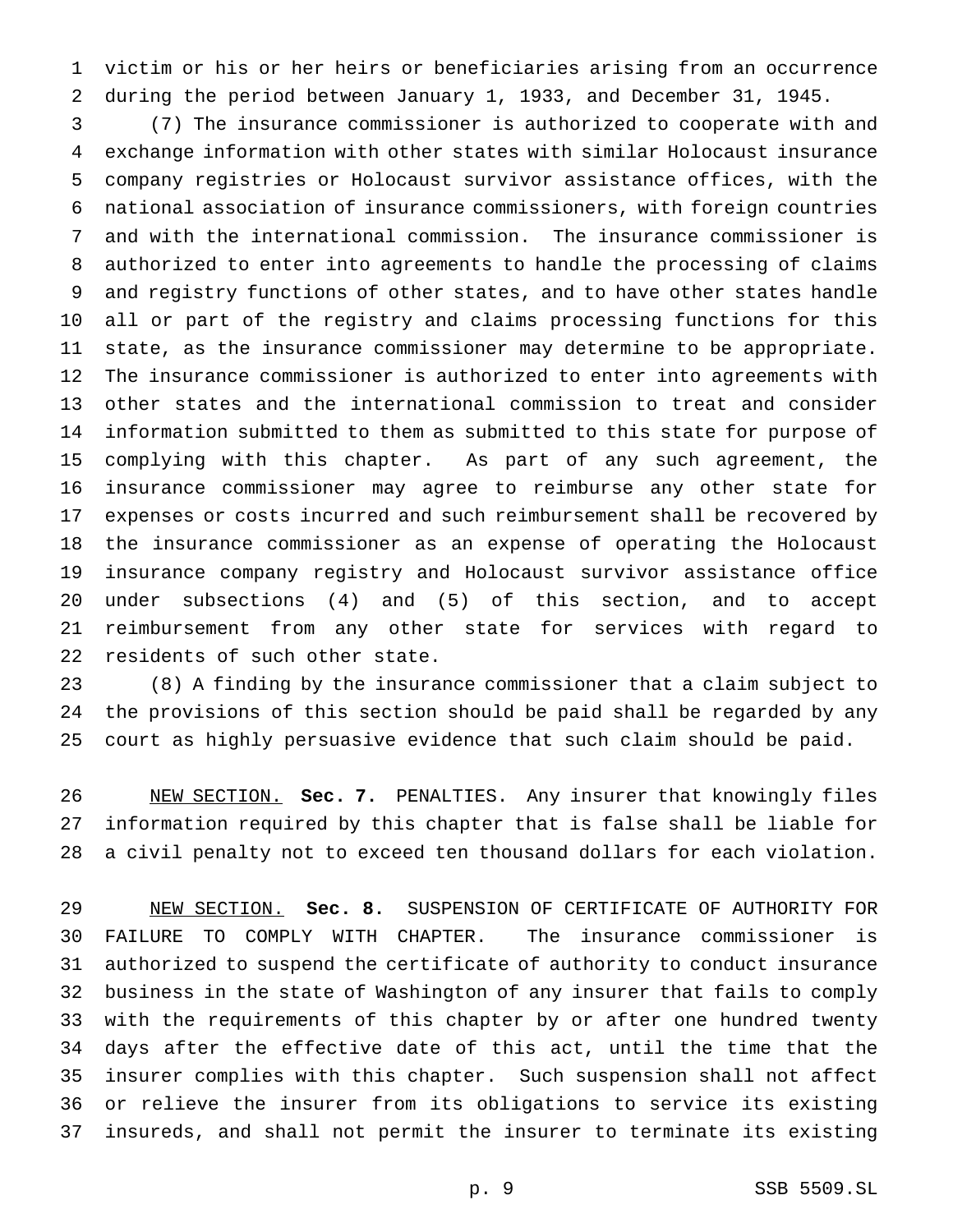insureds, except pursuant to the terms of the insurance contract, but shall prohibit the insurer from writing new business in this state until the suspension is lifted by the insurance commissioner.

 NEW SECTION. **Sec. 9.** COOPERATION WITH INTERNATIONAL COMMISSION. The insurance commissioner may suspend the application of this chapter to any insurer that is participating in the international commission process in good faith and is working through the international commission to resolve all outstanding claims with offers of fair settlements in a reasonable time frame. If, however, the international commission fails to establish a mechanism to accomplish identification, adjudication, and payment of insurance policy claims of Holocaust survivors or victims within a reasonable time, then all provisions of this chapter shall come into effect as to any such insurer. For purposes of this section, a reasonable time shall mean by January 1, 2000, or such later date as the insurance commissioner may establish by rule.

 NEW SECTION. **Sec. 10.** PRIVATE RIGHTS OF ACTION PRESERVED; VENUE. Any Holocaust survivor, or heir or beneficiary of a Holocaust survivor or victim, who resides in this state and has a claim against an insurer arising out of an insurance policy or policies purchased or in effect in Europe before 1945 from that insurer may bring a legal action against that insurer to recover on that claim in the superior court of the county in which any plaintiff resides, which court shall be vested with jurisdiction over that action.

 NEW SECTION. **Sec. 11.** EXTENSION OF STATUTE OF LIMITATIONS. Any action brought by a Holocaust survivor or the heir or beneficiary of a Holocaust survivor or victim, seeking proceeds of the insurance policies issued or in effect before 1945 shall not be dismissed for failure to comply with the applicable statute of limitations, provided the action is commenced on or before December 31, 2010.

 NEW SECTION. **Sec. 12.** ADOPTION OF RULES. The insurance commissioner may adopt rules to implement this chapter.

 NEW SECTION. **Sec. 13.** REPORT TO LEGISLATURE. The insurance commissioner shall report to the legislature one year from the